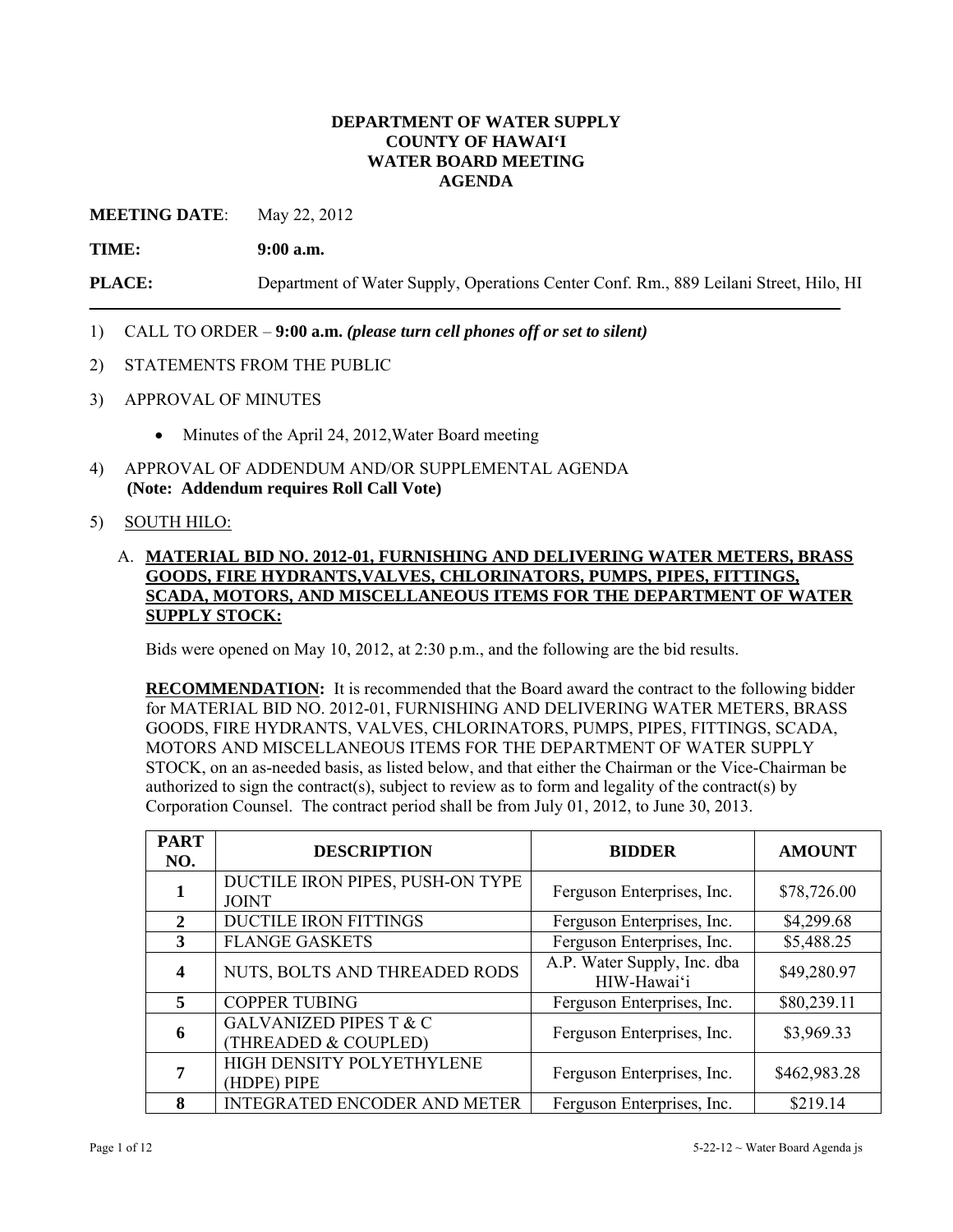|    | <b>INTERFACE UNIT/AUTOMATIC</b>                                |                                                              |                |
|----|----------------------------------------------------------------|--------------------------------------------------------------|----------------|
|    | <b>METER READING</b>                                           |                                                              |                |
| 9  | 5/8" WATER METERS                                              | Ferguson Enterprises, Inc.                                   | \$76,284.00    |
| 10 | 1" - 2" WATER METERS                                           | Badger Meter, Inc.                                           | \$15,682.50    |
| 11 | <b>METER BOXES AND COVERS</b>                                  | Ferguson Enterprises, Inc.                                   | \$51,393.42    |
| 12 | <b>COMPOUND WATER METERS</b>                                   | No Bid                                                       | No Bid         |
| 13 | TURBINE METERS AND STRAINERS                                   | Ferguson Enterprises, Inc.                                   | \$20,851.43    |
| 14 | DETECTOR CHECK METERS                                          | No Bid                                                       | No Bid         |
| 15 | FIRE SERVICE METERS                                            | No Bid                                                       | No Bid         |
| 16 | <b>FIRE HYDRANTS</b>                                           | A.P. Water Supply, Inc. dba<br>HIW-Hawai'i                   | \$89,071.00    |
| 17 | <b>AMERICAN DARLING FIRE</b><br>HYDRANT EXTENSION KIT          | Ferguson Enterprises, Inc.                                   | \$6,075.01     |
| 18 | MUELLER FIRE HYDRANT<br><b>EXTENSION KIT</b>                   | A.P. Water Supply, Inc. dba<br>HIW-Hawai'i                   | \$3,974.00     |
| 19 | <b>BALL METER VALVES</b>                                       | Ferguson Enterprises, Inc.                                   | \$56,067.01    |
| 20 | BALL VALVE, PACK JOINT X METER<br><b>COUPLING/FIP</b>          | Ferguson Enterprises, Inc.                                   | \$33,604.00    |
| 21 | PACK JOINT COUPLING                                            | Ferguson Enterprises, Inc.                                   | \$43,590.02    |
| 22 | <b>CORPORATION AND CURB STOPS -</b><br><b>BALL TYPE</b>        | Ferguson Enterprises, Inc.                                   | \$73,540.88    |
| 23 | <b>INVERTED MARKING PAINT</b>                                  | Ferguson Enterprises, Inc.                                   | \$9,468.97     |
| 24 | <b>HOSE BIBBS</b>                                              | Ferguson Enterprises, Inc.                                   | \$2,681.67     |
| 25 | PRESSURE REGULATORS                                            | Ferguson Enterprises, Inc.                                   | \$2,555.21     |
| 26 | GATE VALVES - 3" AND LARGER,<br>125# CLASS                     | A.P. Water Supply, Inc. dba<br>HIW-Hawai'i                   | \$31,743.00    |
| 27 | GATE VALVES - 3" AND LARGER,<br>250# CLASS                     | Ferguson Enterprises, Inc.                                   | \$46,138.60    |
| 28 | DUCKBILL CHECK VALVES                                          | Ferguson Enterprises, Inc.                                   | \$65,733.31    |
| 29 | <b>AIR RELIEF VALVES</b>                                       | Ferguson Enterprises, Inc.                                   | \$7,336.92     |
| 30 | <b>BUTTERFLY VALVES</b>                                        | A.P. Water Supply, Inc. dba<br>HIW-Hawai'i                   | \$7,826.00     |
| 31 | <b>BOOSTER AND DEEPWELL PUMP</b><br><b>CONTROL BALL VALVES</b> | Ferguson Enterprises, Inc.                                   | \$449,608.79   |
| 32 | <b>AUTOMATIC CONTROL VALVES</b>                                | A.P. Water Supply, Inc. dba<br>\$1,149,432.00<br>HIW-Hawai'i |                |
| 33 | PRESSURE REGULATING VALVES                                     | No Bid                                                       | No Bid         |
| 34 | <b>ANTI-CAVITATION VALVE</b>                                   | A.P. Water Supply, Inc. dba<br>HIW-Hawai'i                   | \$230,840.00   |
| 35 | <b>INDUSTRIAL ACTUATOR</b>                                     | TK Process Hawai'i, LLC                                      | \$9,996.61     |
| 36 | DIGITAL HIGH-RESOLUTION<br><b>CONTROLLER</b>                   | TK Process Hawai'i, LLC                                      | \$1,963.17     |
| 37 | MECHANICAL SEALS                                               | No Bid                                                       | No Bid         |
| 38 | <b>PUMP SEALS</b>                                              | No Bid                                                       | No Bid         |
| 39 | REGENERATIVE TURBINE PUMP                                      | No Bid                                                       | No bid         |
| 40 | OIL-FILLED SUBMERSIBLE MOTORS<br>(NEW ONLY)                    | <b>Beylik Drilling Pump</b><br>Services                      | \$5,555,367.00 |
| 41 | OIL-FILLED SUBMERSIBLE MOTORS<br>(REFURBISHED AND REWIND ONLY) | <b>Beylik Drilling Pump</b><br>Services                      | \$2,191,866.00 |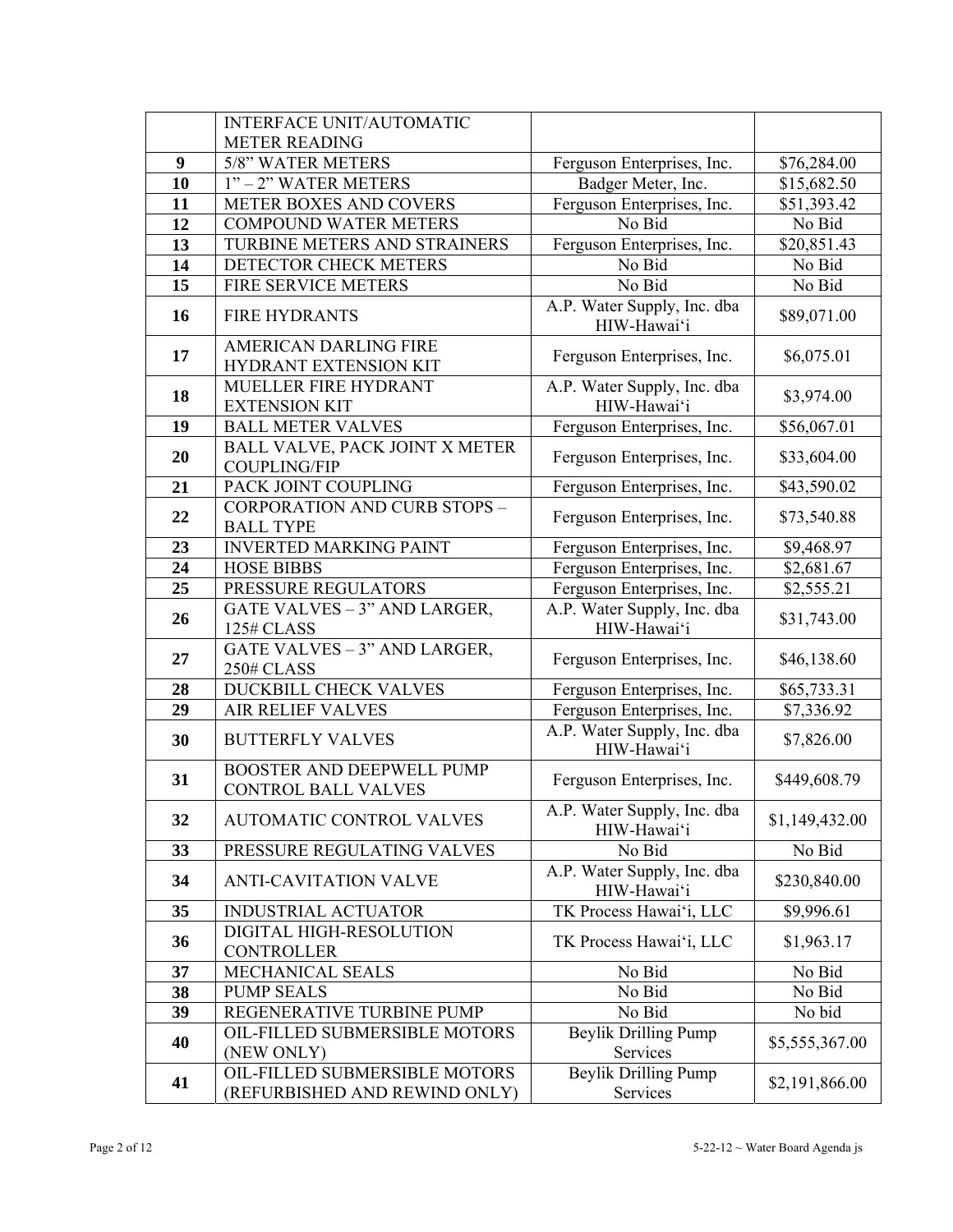| 42 | WATER-FILLED SUBMERSIBLE               | <b>Beylik Drilling Pump</b>          |                |  |
|----|----------------------------------------|--------------------------------------|----------------|--|
|    | <b>MOTORS (NEW ONLY)</b>               | Services                             | \$2,174,384.00 |  |
|    | WATER-FILLED SUBMERSIBLE               |                                      |                |  |
| 43 | MOTORS (REFURBISHED AND                | <b>Beylik Drilling Pump</b>          | \$2,364,913.00 |  |
|    | <b>REWIND ONLY)</b>                    | Services                             |                |  |
| 44 | <b>MOTORS</b>                          | No $Bi\overline{d}$                  | No Bid         |  |
| 45 | INDUSTRIAL MOTOR LEAD CABLE            | <b>OneSource Distributors</b>        | \$22,580.00    |  |
| 46 | INDUSTRIAL CONTROL WIRING              | <b>OneSource Distributors</b>        | \$1,962.45     |  |
| 47 | VARIABLE FREQUENCY DRIVES              | TK Process Hawai'i, LLC              | \$7,569,542.50 |  |
|    | LOW HORSEPOWER VFD $(1/4$ HP $- 15$    |                                      |                |  |
| 48 | <b>HP 460 VAC)</b>                     | TK Process Hawai'i, LLC              | \$5,564.74     |  |
|    | SOLID STATE REDUCED VOLTAGE            | TK Process Hawai'i, LLC              | \$1,257,490.44 |  |
| 49 | SOFT STARTER & SPARE PARTS             |                                      |                |  |
| 50 | <b>3 PHASE MONITOR RELAY</b>           | Scada & Control Systems,             | \$1,028.00     |  |
|    |                                        | <b>LLC</b>                           |                |  |
| 51 | <b>SURGE PROTECTION DEVICES</b>        | Akamai Controls, Inc.                | \$28,067.23    |  |
| 52 | POWER MONITORING EQUIPMENT             | Dynatek, Inc.                        | \$43,301.00    |  |
| 53 | <b>GROUNDING EQUIPMENT</b>             | <b>OneSource Distributors</b>        | \$43.88        |  |
| 54 | HIGH POWERED LICENSED RADIO            | Akamai Controls, Inc.                | \$2,615.61     |  |
|    | <b>EQUIPMENT</b>                       |                                      |                |  |
| 55 | LICENSED RADIO EQUIPMENT               | Akamai Controls, Inc.<br>\$44,000.00 |                |  |
| 56 | LICENSE-FREE RADIO EQUIPMENT           | TK Process Hawai'i, LLC              | \$3,067.47     |  |
| 57 | <b>COMMUNICATION HARDWARE</b>          | TK Process Hawai'i, LLC              | \$96,504.37    |  |
| 58 | <b>AUTODIALERS</b>                     | Scada & Control Systems,             | \$950.00       |  |
|    |                                        | <b>LLC</b>                           |                |  |
| 59 | INDUSTRIAL ELECTRONIC                  | Dynatek, Inc.                        | \$18,284.50    |  |
|    | <b>COMPONENTS</b>                      |                                      |                |  |
| 60 | <b>ENCLOSURES</b>                      | Akamai Controls, Inc.                | \$104,010.01   |  |
| 61 | PRE-FABRICATED RTU PANELS              | Dynatek, Inc.                        | \$41,885.00    |  |
| 62 | AUTOMATION AND CONTROL                 | Control Systems West, Inc.           | \$49,884.35    |  |
| 63 | <b>SYSTEMS</b><br>PROGRAMMING SERVICES | Dynatek, Inc.                        | \$749.00       |  |
|    | UNINTERRUPTIBLE POWER SUPPLY           |                                      |                |  |
| 64 | (UPS)                                  | <b>OneSource Distributors</b>        | \$2,292.44     |  |
| 65 | DIGITAL PRESSURE GAUGE                 | Ferguson Enterprises, Inc.           | \$2,789.09     |  |
| 66 | PRESSURE TRANSDUCER                    | No Bid                               | No Bid         |  |
| 67 | PRESSURE TRANSMITTER                   | TK Process Hawai'i, LLC              | \$1,317.47     |  |
| 68 | <b>LIQUID LEVEL SENSOR</b>             | TK Process Hawai'i, LLC              | \$8,249.44     |  |
|    |                                        | Scada & Control Systems,             |                |  |
| 69 | <b>FLOW SWITCH</b>                     | <b>LLC</b>                           | \$930.00       |  |
| 70 | <b>MAG METERS</b>                      | Akamai Controls, LLC                 | \$228,988.12   |  |
| 71 | DIRECT CURRENT MAG METERS              | Akamai Controls, LLC                 | \$194,671.26   |  |
| 72 | <b>CIRCULAR CHART RECORDER</b>         | TK Process Hawai'i, LLC              | \$2,607.92     |  |
| 73 | PAPERLESS DIGITAL RECORDER             | TK Process Hawai'i, LLC              | \$6,404.54     |  |
| 74 | TABLET CHLORINATORS                    | No Bid                               | No Bid         |  |
| 75 | <b>CHLORINATORS</b>                    | No Bid                               | No Bid         |  |
| 76 | <b>CHLORINE GAS FEEDERS</b>            | OneSource Distributors               | \$10,271.26    |  |
|    | STAND-ALONE CHLORINE GAS               |                                      |                |  |
| 77 | <b>DETECTOR</b>                        | No Bid                               | No Bid         |  |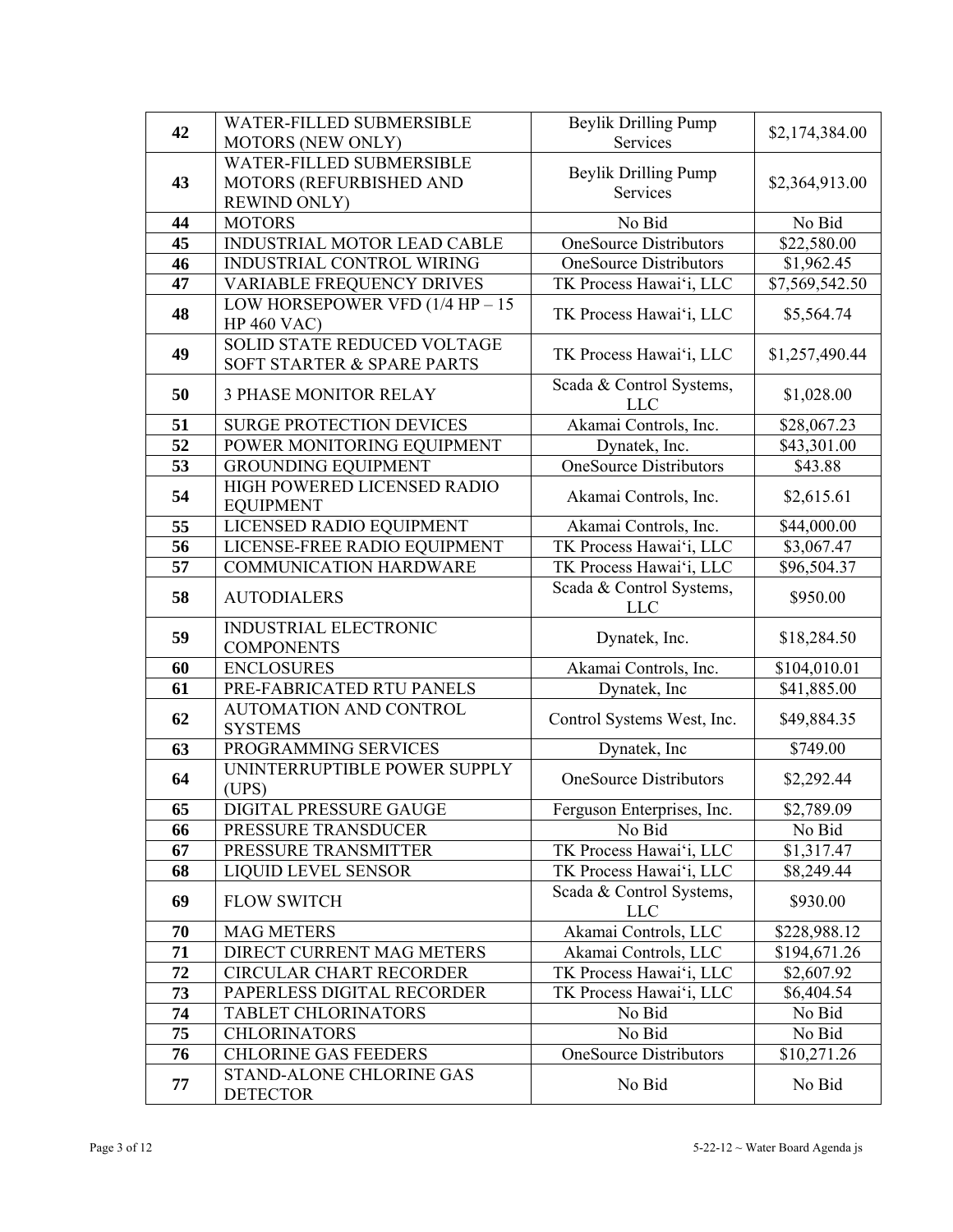| 78 | DIGITAL CHLORINE CYLINDER<br><b>SCALES</b>           | TK Process Hawai'i, LLC    | \$5,498.04  |
|----|------------------------------------------------------|----------------------------|-------------|
| 79 | <b>CHEMICAL FEEDER PUMP</b>                          | TK Process Hawai'i, LLC    | \$6,304.56  |
| 80 | HIGH-DENSITY POLYETHYLENE<br>(HDPE) DISCHARGE TUBING | No Bid                     | No Bid      |
| 81 | WATER QUALITY EQUIPMENT                              | Hach Co.                   | \$35,064.69 |
| 82 | ULTRAFILTRATION PACKAGE<br><b>PLANT</b>              | No Bid                     | No Bid      |
| 83 | <b>LEAK NOISE DATA LOGGERS</b>                       | Wong's Equipment & Service | \$18,226.96 |
| 84 | HATCH FRAMES AND COVERS                              | BK, Inc.                   | \$6,490.00  |
| 85 | LIGHT EMITTING DIODE (LED)<br><b>LUMINARIES</b>      | TK Process Hawai'i, LLC    | \$2,931.08  |
| 86 | FLEET MANAGEMENT SYSTEM                              | TK Process Hawai'i, LLC    | \$51,787.77 |

For the following Sections: 12 (Compound Water Meters), 14 (Detector Check Meters), 15 (Fire Service Meters), 33 (Pressure Regulator Valves), 37 (Mechanical Seals), 38 (Pump Seals), 39 (Regenerative Turbine Pump), 44 (Motors), 66 (Pressure Transducer), 74 (Tablet Chlorinators), 75 (Chlorinators), 77 (Stand-Alone Chlorine Gas Detector), 80 (High Density Polyethylene (HDPE) Discharge Tubing, and 82 (Ultrafiltration Package Plant), no bids were received.

For the Sections where no bids were received, staff shall obtain quotations in the best interest of the Department.

## 6) SOUTH KOHALA:

## A. **WATER TREATMENT PROPOSAL NO 2012-02, FURNISHING AND DELIVERING POLYMERS TO WAIMEA WATER TREATMENT PLANT:**

Bids were opened on May 10, 2012, at 2:00 p.m., and the following are the bid results.

| Bidder                        | Amount       |
|-------------------------------|--------------|
| Phoenix V LLC dba BEI Hawai'i | \$404,362.70 |

| <b>Bidder</b>                 |                       | Amount       |
|-------------------------------|-----------------------|--------------|
| Phoenix V LLC dba BEI Hawaiʻi |                       | \$404,362.70 |
| Contingency                   |                       | \$45,637.30  |
|                               | TOTAL CONTRACT PRICE: | \$450,000.00 |

The estimated quantity of polymers needed for the 24-month period of the contract, as determined by the County, is 367,268.58 pounds, at \$1.101 per pound.

The reason for the high contingency is that due to past experiences, the dosage of polymers used at the time of the plant test is lower than at other times of the year. As the quality of water goes down during the year due to unstable weather conditions, more polymers are used to meet the water quality requirements of the State of Hawai'i, Department of Health.

RECOMMENDATION: It is recommended that the Board award the contract for WATER TREATMENT PROPOSAL NO. 2012-02, FURNISHING AND DELIVERING POLYMERS TO WAIMEA WATER TREATMENT PLANT, to **Phoenix V LLC dba BEI Hawai'i,** for the bid price of \$404,362.70, plus \$45,637.30 in contingency, for a total contract price of \$450,000.00, and that either the Chairperson or the Vice-Chairperson be authorized to sign the contract(s), subject to review as to form and legality of the contract(s) by Corporation Counsel. The contract period is from July 1, 2012, to June 30, 2014.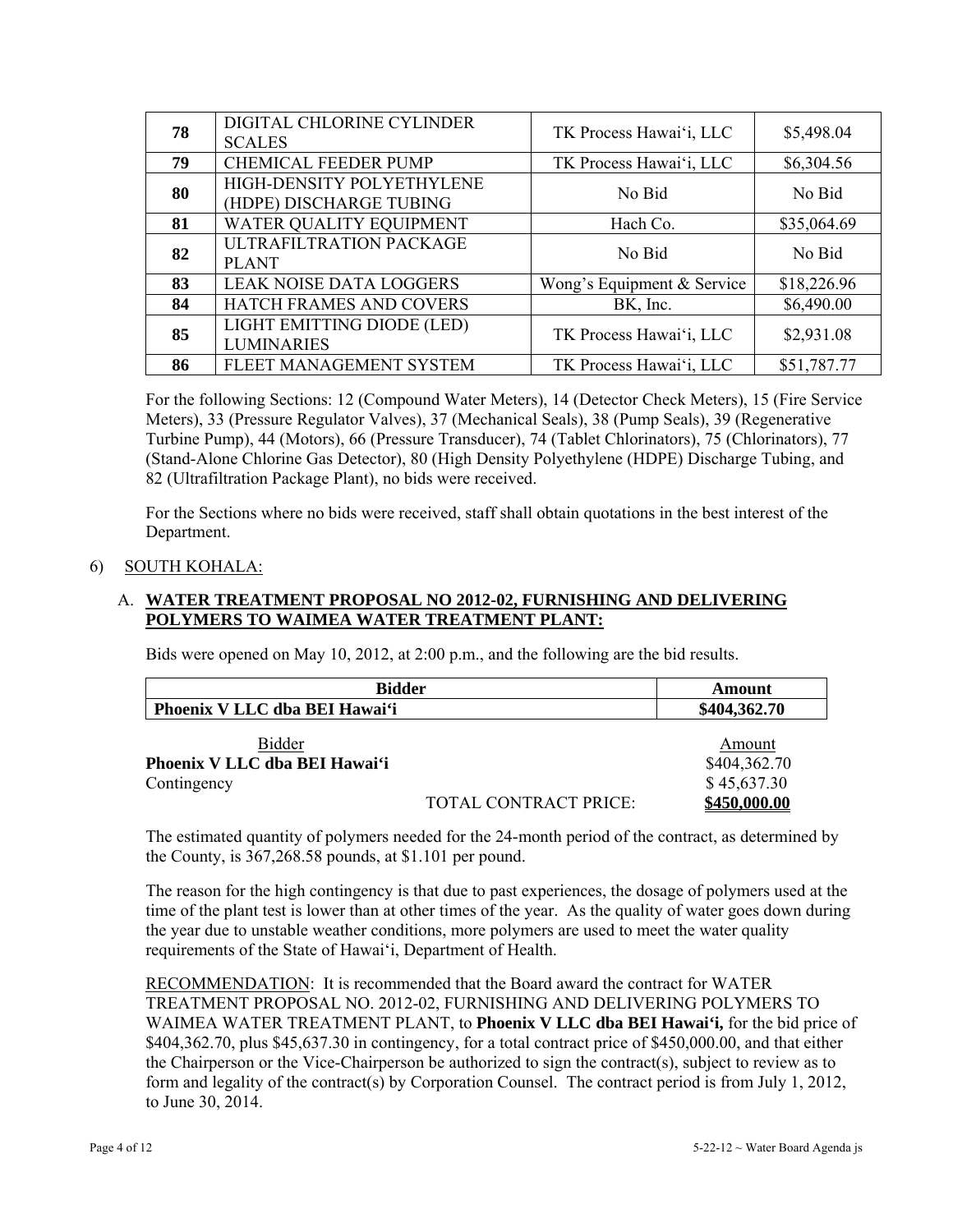## 7) NORTH KOHALA:

# A. **JOB NO. 2008-950, CONSTRUCTION OF THE KYNNERSLEY NO. 1 RESERVOIR 0.3 MG REPLACEMENT:**

The project generally consists of construction of new 0.3 MG concrete reservoir, demolition of existing steel tanks, as well as associated site work, waterline, asphalt pavement, grading and drainage improvements, all mechanical, electrical and structural work, in accordance with the plans and specifications, ready for operation.

Bids for this project were opened on May 17, 2012, at 2:00 p.m., and the results will be reported at this meeting.

#### 8) NORTH KONA:

## A. **SECOND AMENDMENT TO WATER AGREEMENT: KOHANAIKI SHORES, LLC, PALAMANUI GLOBAL HOLDINGS, LLC, AND WATER BOARD:**

*(This Item was deferred at the April 24, 2012 Board meeting.)* 

Kohanaiki Shores, LLC, Palamanui Global Holdings, LLC, and the Water Board and/or their predecessors in interest ("The Parties") entered into an agreement dated June 15, 1999, relating to the development of water sources in North Kona. A First Amendment to the Water Agreement was entered into on January 11, 2007. Water quality issues have arisen with respect to the water sources that were the subject of this agreement. The parties now wish to enter into a Second Amendment to the Water Agreement that addresses those concerns.

RECOMMENDATION: To be withdrawn at the request of the parties.

### B. **FOURTH AMENDMENT TO WATER FACILITIES AGREEMENT BETWEEN SEASCAPE DEVELOPMENT, LLC, AND WATER BOARD OF THE COUNTY OF HAWAI'I – TAX MAP KEY (3) 7-3-010:052 AND 053:**

Seascape states that it underwent a change in ownership, and the new ownership desires to complete their obligations to the Agreement as expeditiously as possible. Seascape requests a time extension that will enable Seascape to meet their obligations with the Water Board.

Staff has reviewed the consultant's proposal and finds it to be reasonable and consistent with the terms in the proposed Fourth Amendment of Water Facilities Agreement.

RECOMMENDATION: It is recommended that the Board approve the FOURTH AMENDMENT OF WATER FACILITIES AGREEMENT BETWEEN SEASCAPE DEVELOPMENT, LLC, AND WATER BOARD OF THE COUNTY OF HAWAI'I – TAX MAP KEY (3) 7-3-010:052 AND 053, and that either the Chairperson or Vice-Chairperson be authorize to sign the documents, subject to approval by Corporation Counsel.

### 9) MISCELLANEOUS:

### A. **DEDICATION OF WATER SYSTEMS**:

The Department received the following documents for action by the Water Board. The water systems have been constructed in accordance with the Department's standards and are in acceptable condition for dedication.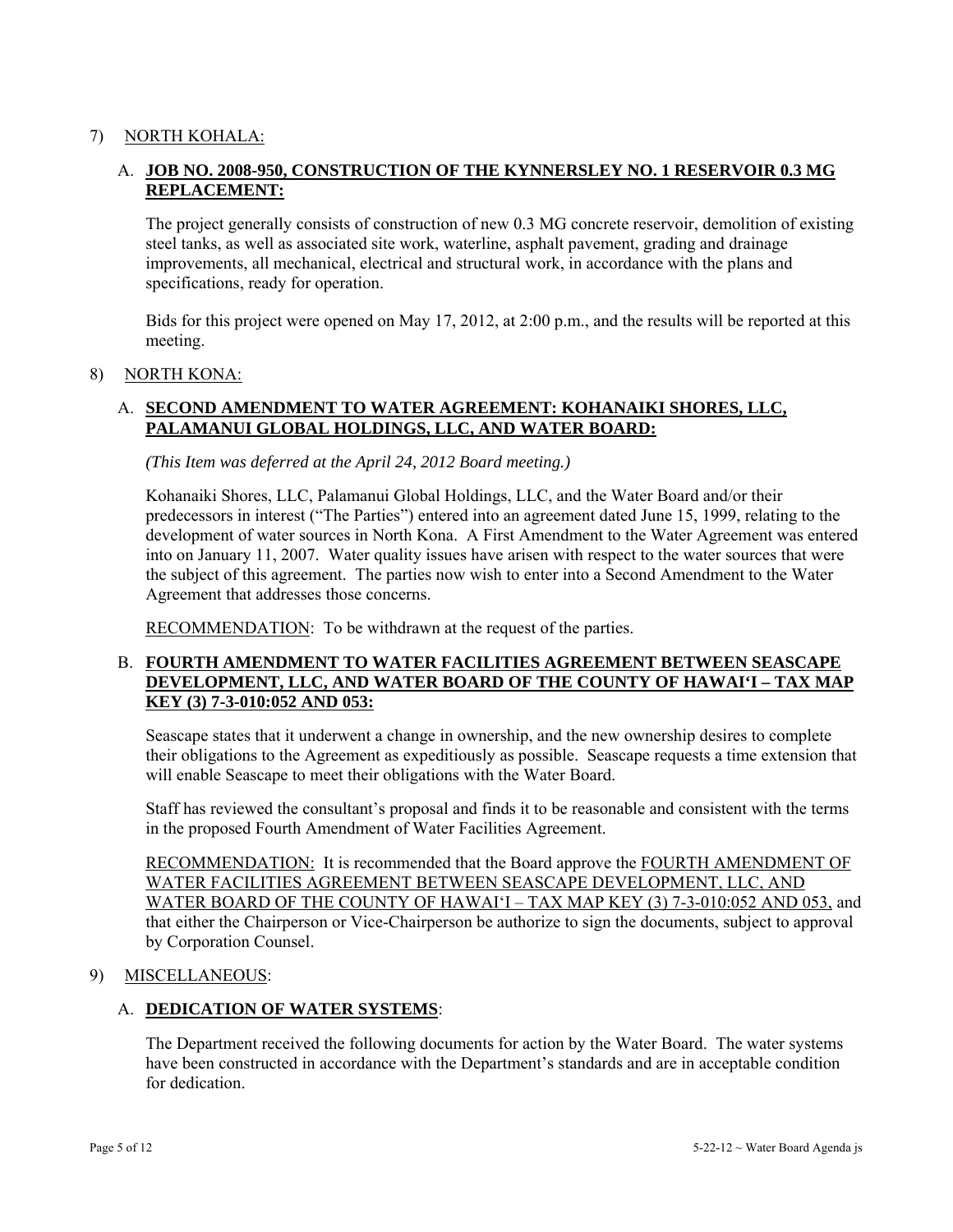## **1. LICENSE NO. 764**

 *(This item was deferred from the April 24, 2012, Board meeting.)*  (Non-Exclusive Right) (Benefit (B) Lālāmilo Offsite Water Systems and New Lālāmilo 1.0 MG Reservoir Licensor: State of Hawai'i, Department of Hawaiian Home Lands Tax Map Key: (3) 6-6-001:077 portion Final Inspection Date: *TBA* Water System Cost: *TBA*

RECOMMENDATION: It is recommended that the Water Board accept these documents subject to the approval of the Corporation Counsel, and that either the Chairperson or the Vice-Chairperson be authorized to sign the documents.

#### B. **MATERIAL BID NO. 2012-03, FURNISHING BASE COURSE, SAND, COLD MIX, HOT MIX, PORTLAND CEMENT AND NO. 3F ROCK TO THE DEPARTMENT OF WATER SUPPLY:**

|           |                                                                    | Yamada &<br>Sons, Inc. | <b>WHC LTD</b><br>dha West<br>Hawai'i<br><b>Concrete</b> | <b>Grace Pacific</b><br>Corporation |
|-----------|--------------------------------------------------------------------|------------------------|----------------------------------------------------------|-------------------------------------|
|           | <b>DISTRICT I:</b>                                                 |                        |                                                          |                                     |
| A.        | 3/4-Inch Base Course (Cost per ton)                                | \$16.15                | No Bid                                                   | No Bid                              |
| <b>B.</b> | 1½-Inch Base Course (Cost per ton)                                 | \$15.10                | No Bid                                                   | No Bid                              |
| C.        | No. 3F Rock (Cost per ton)                                         | \$24.75                | No Bid                                                   | No Bid                              |
| D.        | #4 Sand (Cost per ton)                                             | \$50.00                | No Bid                                                   | No Bid                              |
| E.        | Mortar Sand - ASTM C144 (Cost per ton)                             | No Bid                 | No Bid                                                   | No Bid                              |
| F.        | Portland Cement 94 lb. bags (Cost per bag)                         | No Bid                 | No Bid                                                   | No Bid                              |
| G.        | Cold Mix-ASTM D4215-87 (Cost per ton)                              | \$138.75               | No Bid                                                   | No Bid                              |
| Η.        | Blended Material 60% #4 Sand and 40% No.<br>3F Rock (Cost per ton) | No Bid                 | No Bid                                                   | No Bid                              |
| I.        | Hot Mix - County Mix IV                                            | \$144.75               |                                                          |                                     |
|           | <b>DISTRICT II:</b>                                                | Yamada&<br>Sons, Inc.  | <b>WHC</b><br>LTD dba<br>West<br>Hawai'i<br>Concrete     | Grace Pacific<br>Corporation        |
| A.        | 3/4-Inch Base Course (Cost per ton)                                | No Bid                 | \$11.75                                                  | No Bid                              |
| <b>B.</b> | $1\frac{1}{2}$ -Inch Base Course (Cost per ton)                    | No Bid                 | \$10.64                                                  | No Bid                              |
| C.        | No. 3F Rock (Cost per ton)                                         | No Bid                 | \$16.34                                                  | No Bid                              |
| D.        | #4 Sand (Cost per ton)                                             | No Bid                 | \$20.53                                                  | No Bid                              |
| E.        | Mortar Sand - ASTM C144 (Cost per ton)                             | No Bid                 | \$38.98                                                  | No Bid                              |
| F.        | Portland Cement 94 lb. bags (Cost per bag)                         | No Bid                 | No Bid                                                   | No Bid                              |
| G.        | Cold Mix-ASTM D4215-87 (Cost per ton)                              | No Bid                 | No Bid                                                   | No Bid                              |

Bids were opened on May 8, 2012, at 2:00 p.m., and the following are the bid results: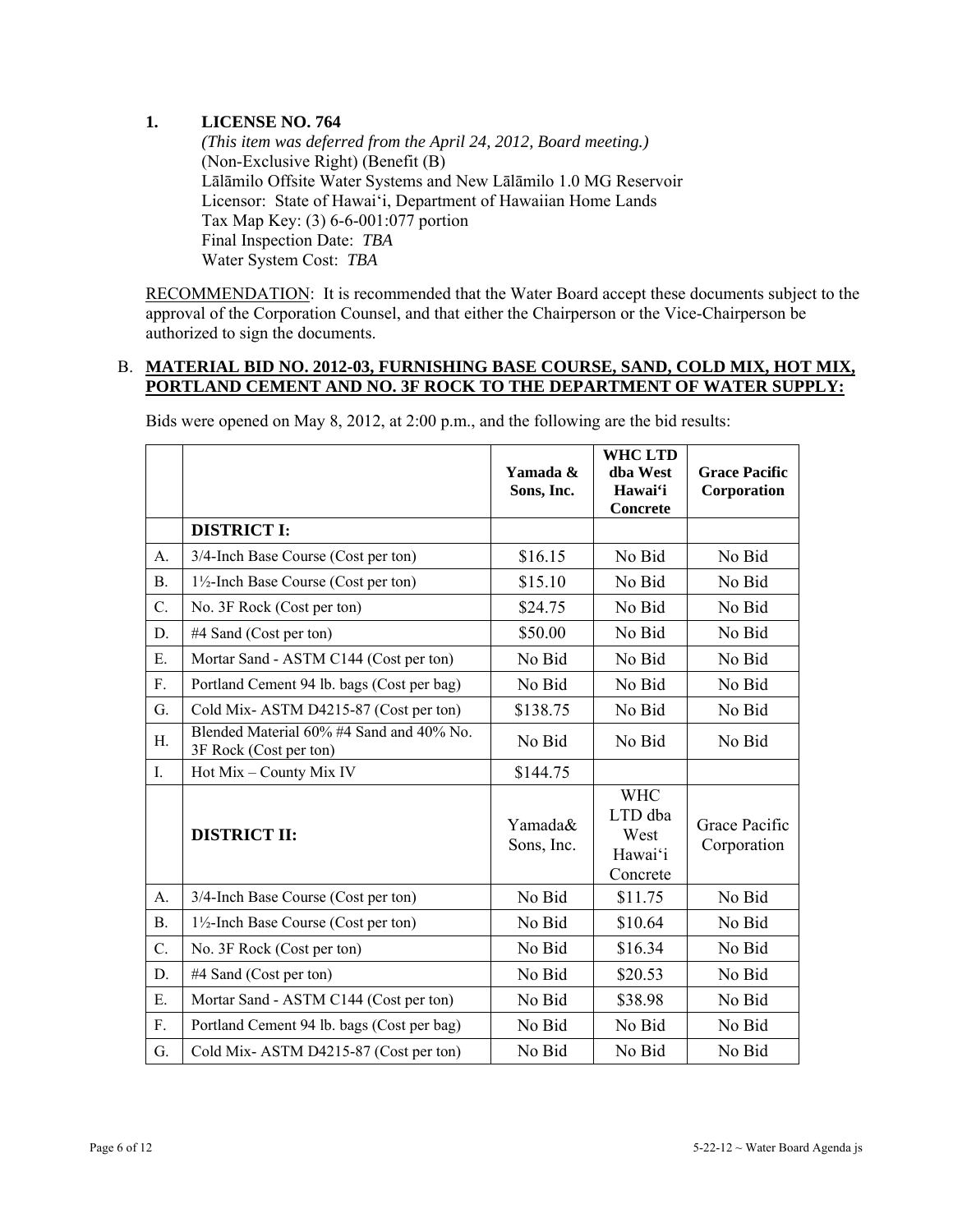|                 | <b>DISTRICT III:</b>                       | Yamada &<br>Sons, Inc. | <b>WHC LTD</b><br>dha West<br>Hawai'i<br><b>Concrete</b> | <b>Grace Pacific</b><br>Corporation |
|-----------------|--------------------------------------------|------------------------|----------------------------------------------------------|-------------------------------------|
| A.              | 3/4-Inch Base Course (Cost per ton)        | No Bid                 | \$16.83                                                  | No Bid                              |
| <b>B.</b>       | 1½-Inch Base Course (Cost per ton)         | No Bid                 | \$15.51                                                  | No Bid                              |
| $\mathcal{C}$ . | No. 3F Rock (Cost per ton)                 | No Bid                 | \$22.29                                                  | No Bid                              |
| D.              | $#4$ Sand (Cost per ton)                   | No Bid                 | \$27.25                                                  | No Bid                              |
| Е.              | Mortar Sand - ASTM C144 (Cost per ton)     | No Bid                 | \$51.85                                                  | No Bid                              |
| F.              | Portland Cement 94 lb. bags (Cost per bag) | No Bid                 | No Bid                                                   | No Bid                              |
| G.              | Cold Mix-ASTM D4215-87 (Cost per ton)      | No Bid                 | No Bid                                                   | \$146.00                            |
| Н.              | Hot Mix - County Mix IV (Cost per ton)     | No Bid                 | No Bid                                                   | 145.10                              |

RECOMMENDATION: It is recommended that the Board award the contract for MATERIAL BID NO. 2012-03, FURNISH BASE COURSE, SAND, COLD MIX, HOT MIX, PORTLAND CEMENT, AND NO. 3F ROCK TO THE DEPARTMENT OF WATER SUPPLY, by Parts to the following for the amounts shown above, and that either the Chairperson or the Vice-Chairperson be authorized to sign the contract(s), subject to review as to form and legality of the contract(s) by Corporation Counsel.

### **District I** – **Parts A, B, C, D, G and I to Yamada & Sons, Inc.**

**District II** – **Parts A, B, C, D and E to WHC LTD dba West Hawai'i Concrete** 

## **District III – Parts A, B, C, D and E to WHC LTD dba West Hawai'i Concrete Parts G and H to Grace Pacific Corporation**

For the Parts where no bids were received, staff shall obtain quotations in the best interest of the Department. The contract period shall be from July 1, 2012, to June 30, 2013.

### C. **WATER TREATMENT BID NO. 2012-04, FURNISHING AND DELIVERING A~LIQUID CHLORINE TO VARIOUS LOCATIONS IN THE ISLAND OF HAWAI'I (ON AN AS- NEEDED BASIS); B~LIQUID AMMONIA TO WAIMEA WATER TREATMENT PLANT, DISTRICT OF SOUTH KOHALA (ON AN AS-NEEDED BASIS); C~50% LIQUID CAUSTIC SODA TO WAIMEA WATER TREATMENT PLANT, DISTRICT OF SOUTH KOHALA AN AS-NEEDED BASIS); D~C-9 POLYPHOSPHATE TO WAIMEA WATER TREATMENT PLANT, DISTRICT OF SOUTH KOHALA (ON AN AS-NEEDED BASIS):**

Bids were opened on May 8, 2012, at 2:30 p.m., and following are the bid results:

| Bidder<br>Phoenix V LLC dba BEI Hawai'i                                                                              | Amount   |
|----------------------------------------------------------------------------------------------------------------------|----------|
| PART A - FURNISH AND DELIVER LIQUID CHLORINE<br><b>HILO DISTRICT</b>                                                 |          |
| a. Pana'ewa Deep Well (125 cylinders per year)<br>Cost per 150-lb. cylinder                                          | \$312.30 |
| II. PUNA DISTRICT<br>a. Pana'ewa Deep Well Chlorinator Building (20 cylinders per year)<br>Cost per 150-lb. cylinder | \$326.00 |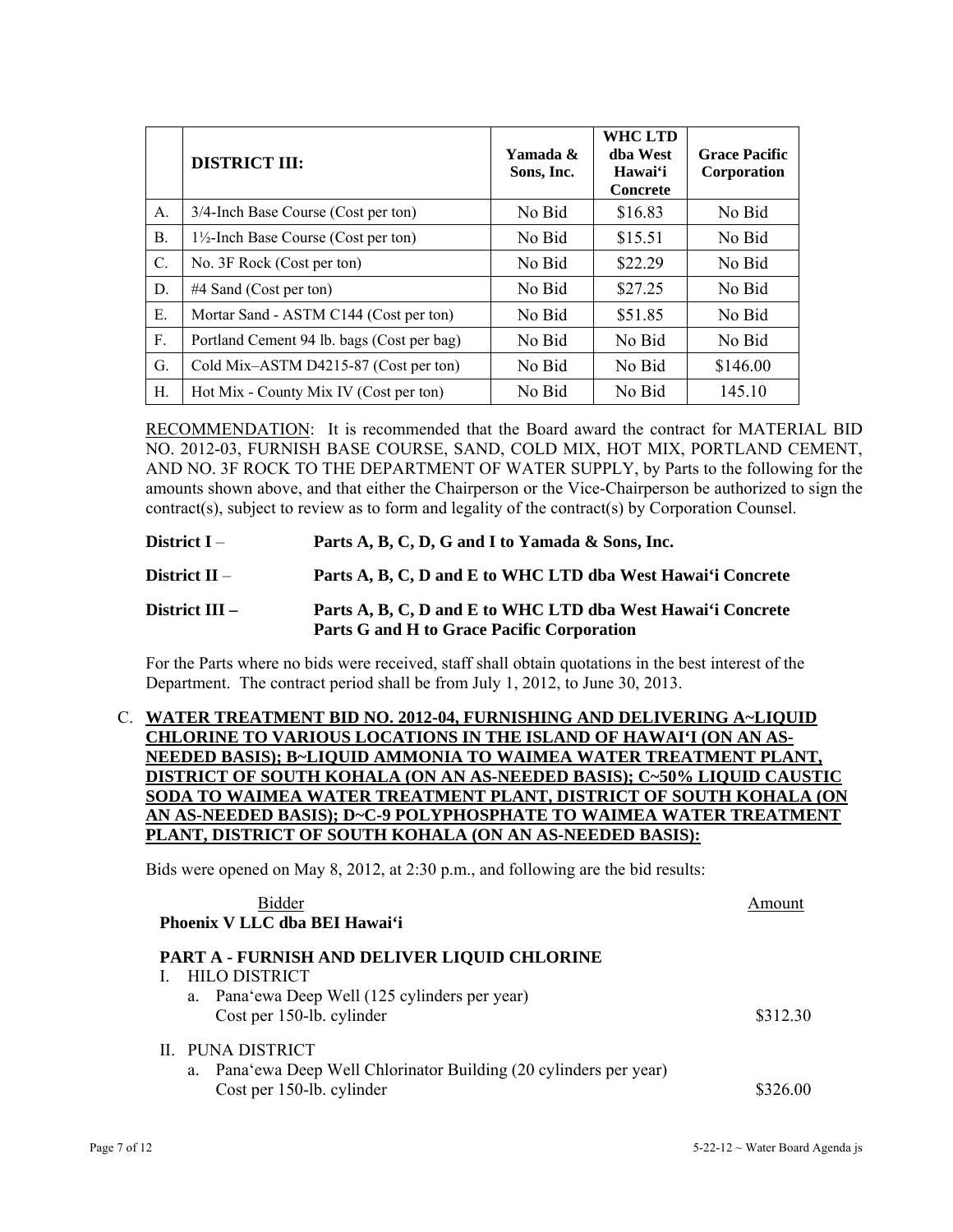| III. KA'U DISTRICT                                                       |            |
|--------------------------------------------------------------------------|------------|
| Pāhala Deep Well Chlorinator Building (12 cylinders per year)<br>$a_{-}$ |            |
| Cost per 150-lb. cylinder                                                | \$378.50   |
| IV. KOHALA DISTRICT                                                      |            |
| a. Waimea Water Treatment Plant                                          |            |
| Cost per 1,200-lb cylinder (20 cylinders per year)                       | \$2,145.00 |
| Cost per 150-lb. cylinder (60 cylinders per year)                        | \$343.80   |
| V. KONA DISTRICT                                                         |            |
| a. DWS Kona Baseyard (150 cylinders per year)                            |            |
| Cost per 150-lb. cylinder                                                | \$351.20   |
| PART B - FURNISH AND DELIVER LIQUID AMMONIA                              |            |
| Waimea Water Treatment Plant (12 cylinders per year)<br>a.               |            |
| Cost per 150-lb. cylinder                                                | No Bid     |
| <b>PART C - FURNISH AND DELIVER 50% LIQUID CAUSTIC SODA</b>              |            |
| Waimea Water Treatment Plant<br>a                                        |            |
| Cost per dry ton                                                         | \$1,665.00 |
| <b>PART D - FURNISH AND DELIVER C-9 POLYPHOSPHATE:</b>                   |            |
| Waimea Water Treatment Plant<br>a                                        |            |
| Cost per 30-gallon drum                                                  | \$831.50   |

RECOMMENDATION: It is recommended that the Board award the contract for WATER TREATMENT PROPOSAL NO. 2012-04, FURNISHING AND DELIVERING A~LIQUID CHLORINE TO VARIOUS LOCATIONS IN THE ISLAND OF HAWAI'I (ON AN AS-NEEDED BASIS); B~LIQUID AMMONIA TO WAIMEA WATER TREATMENT PLANT, DISTRICT OF SOUTH KOHALA (ON AN AS-NEEDED BASIS); C~50% LIQUID CAUSTIC SODA TO WAIMEA WATER TREATMENT PLANT, DISTRICT OF SOUTH KOHALA (ON AN AS-NEEDED BASIS); D~C-9 POLYPHOSPHATE TO WAIMEA WATER TREATMENT PLANT, DISTRICT OF SOUTH KOHALA (ON AN AS-NEEDED BASIS), to Phoenix V LLC dba BEI Hawai'i for Parts A, C and D, at the unit prices listed above, for the period from July 1, 2012, through June 30, 2014, and that either the Chairperson or the Vice-Chairperson be authorized to sign the contract(s), subject to review as to form and legality of the contract(s) by Corporation Counsel. For Part B, where no bid was received, staff shall obtain quotations in the best interest of the Department.

# D. **GASOLINE BID NO. 2012-05, FURNISHING AND DELIVERING GASOLINE AND DIESEL TO THE DEPARTMENT OF WATER SUPPLY:**

Bids were opened on May 9, 2012, at 2:00 p.m., and the following are the bid results:

| Part "A" | <b>Hilo Baseyard</b>                       | Aloha<br>Petroleum,<br>Inc. | Hawai'i<br>Petroleum,<br>Inc. | <b>Big Island</b><br>Energy Co.,<br>LLC dba<br>Akana<br>Petroleum |
|----------|--------------------------------------------|-----------------------------|-------------------------------|-------------------------------------------------------------------|
| 1.       | Unleaded Gasoline (delivered gallon price) | \$4.0434/gal.               | \$4.24/gal.                   | \$3.9126/gal.                                                     |
|          | Estimated 55,000 gallons/year $x$ 2 years  | $=$ \$444,774.00            | $=$ \$466,400.00              | $= $430,386.00$                                                   |
| Part "B" | <b>Kona Basevard</b>                       |                             |                               |                                                                   |
| 1.       | Unleaded Gasoline (delivered gallon price) | \$4.1434/gal.               | \$4.24/gal.                   | \$3.9962/gal.                                                     |
|          | Estimated 25,000 gallons/year $x$ 2 years  | $=$ \$207,170.00            | $=$ \$212,000.00              | $= $199,810.00$                                                   |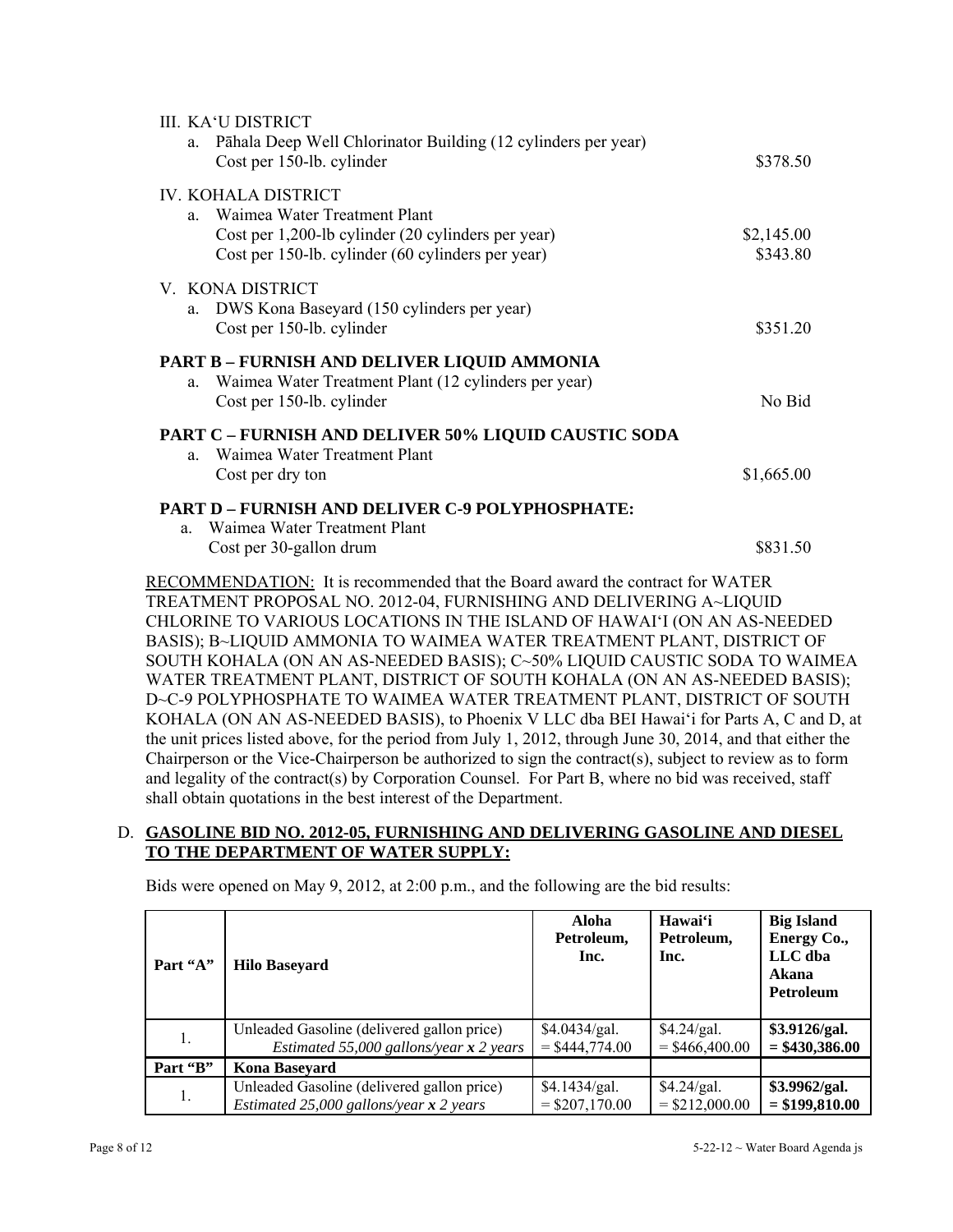| 2.       | Low-Sulfur Diesel (delivered gallon price) | \$5.1115/gal.    | \$4.196/gal.     | \$4.0171/gal.    |
|----------|--------------------------------------------|------------------|------------------|------------------|
|          | Estimated 3,000 gallons/year $x$ 2 years   | $=$ \$30,669.00  | $=$ \$25,176.00  | $=$ \$24,102.60  |
| Part "C" | Waimea Baseyard                            |                  |                  |                  |
|          | Unleaded Gasoline (delivered gallon price) | \$4.1034/gal.    | \$4.24/gal.      | \$3.9441/gal.    |
|          | Estimated 30,000 gallons/year $x$ 2 years  | $=$ \$246,204.00 | $=$ \$254,400.00 | $=$ \$236,646.00 |

RECOMMENDATION: It is recommended that the Water Board award the contract for GASOLINE BID NO. 2012-05, FURNISHING AND DELIVERING GASOLINE AND DIESEL TO THE DEPARTMENT OF WATER SUPPLY, to **Big Island Energy Co., LLC dba Akana Petroleum**, for Parts A-1, B-1, B-2, and C-1, at the bid prices listed above and that either the Chairperson or the Vice-Chairperson be authorized to sign the contract(s), subject to review as to form and legality of the contract(s) by Corporation Counsel. The contract period shall be from July 1, 2012 to June 30, 2014.

### E. **WATER HAULING BID NO. 2012-06, PRICE AGREEMENT TO PROVIDE WATER HAULING SERVICES TO VARIOUS LOCATIONS ISLAND-WIDE (ON AN AS-NEEDED BASIS) FOR THE DEPARTMENT OF WATER SUPPLY, DISTRICTS – ENTIRE ISLAND:**

Bids were opened on May 9, 2012, at 2:30 p.m., and the following are the bid results:

| 1. | <b>Carnor Sumida dba ACR Water Hauling</b>                              |             |  |  |
|----|-------------------------------------------------------------------------|-------------|--|--|
|    | 4,000-, 4,200- and 5,000-gallon water trucks (price for all districts): |             |  |  |
|    | Regular Hours                                                           | \$85.35/hr. |  |  |
|    | Overtime Hours                                                          | \$97.09/hr. |  |  |

RECOMMENDATION: It is recommended that the Board approve the price agreement for WATER HAULING BID NO. 2012-06, PRICE AGREEMENT TO PROVIDE WATER HAULING SERVICES TO VARIOUS LOCATIONS ISLAND-WIDE (ON AN AS-NEEDED BASIS) FOR THE DEPARTMENT OF WATER SUPPLY to **Carnor Sumida dba ACR Water Hauling**, at the prices listed above, and that either the Chairperson or the Vice-Chairperson be authorized to sign the contract(s), subject to review as to form and legality of the contract(s) by Corporation Counsel. The price agreement shall be from July 1, 2012 to June 30, 2014.

## F. **RENEWAL OF CONTRACT FOR MAINTENANCE AGREEMENT – SOUTH KOHALA, HAMAKUA, AND LAUPAHOEHOE SITES (BRANTLEY CENTER, INC.):**

Brantley Center, Inc., presently has a Maintenance Agreement for site maintenance for the Department's South Kohala, Hāmākua, and Laupāhoehoe tank and pump sites. They are requesting to renew the Agreement for two (2) years from July 1, 2012 to June 30, 2014. The new rates would be as follows:

| South Kohala- | FY 2012-2013: \$3,917.60/month x 12 months = \$47,011.20<br>FY 2013-2014: $$3,993.04/month x 12 months = $47,916.48$ |                          |
|---------------|----------------------------------------------------------------------------------------------------------------------|--------------------------|
| Hāmākua -     | FY 2012-2013: \$2,618.55/month x 12 months = \$31,422.60<br>FY 2013-2014: $$2,676.51/month x 12 months = $32,118.12$ |                          |
| Laupāhoehoe - | FY 2012-2013: $$654.98/month x 12 months =$<br>FY 2013-2014: $$671.35/month x 12 months =$                           | \$7,859.76<br>\$8,056.20 |
|               | Two-Year Total:                                                                                                      | \$174.384.36             |

The Department has the right to award the contract to Brantley Center, Inc., without advertising or calling for bids, according to Hawai`i Revised Statutes Section 103D-1010. Brantley Center, Inc., has submitted the necessary documents to meet the requirements as a qualified rehabilitation facility.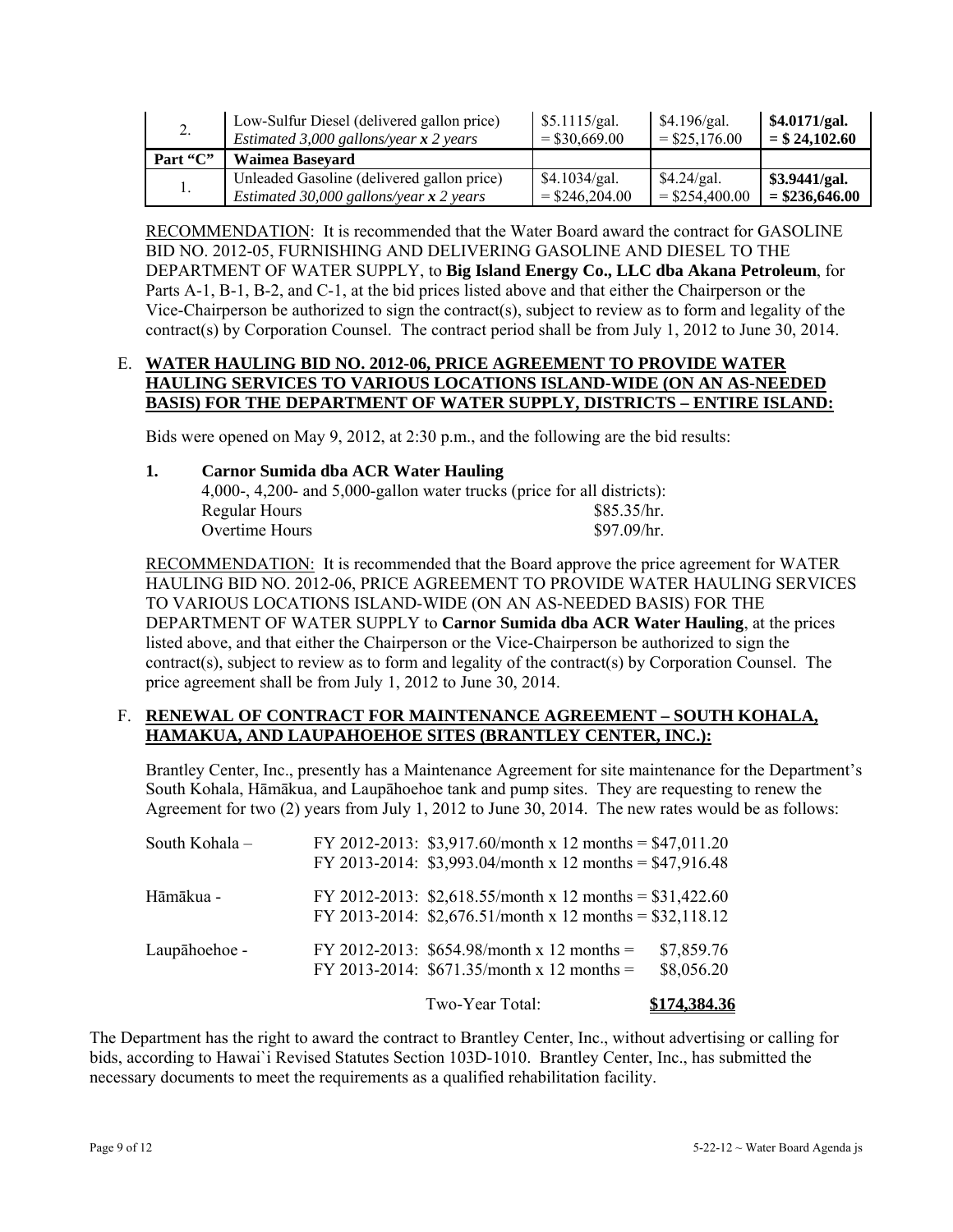The South Kohala district has added four new sites since their last contract executed in 2010 and the proposed agreement reflects this increase and includes a 2.5% increase from their last contract for FY 2012-2013. Brantley Center Inc. is also proposing a 2.5 % increase for FY 2013-2014.

Brantley Center's performance has been satisfactory and the costs are reasonable. A total of 41 sites are coved by this agreement.

RECOMMENDATION: It is recommended that the Board award the contract for the RENEWAL OF CONTRACT FOR MAINTENANCE AGREEMENT – SOUTH KOHALA, HĀMĀKUA, AND LAUPĀHOEHOE SITES to Brantley Center Inc., for a period for two years from July 1, 2012 to June 30, 2014 at a total cost of \$174,384.36, and that either the Chairperson or the Vice-Chairperson be authorized to sign the documents, subject to approval by Corporation Counsel.

### G. **DISCUSSION REGARDING DRAFT OF PROPOSED RULE CHANGE REGARDING WATER SERVICE TO CONSUMERS/RESPONSIBILITY FOR PAYMENT OF BILLS (Rule 3-4):**

Discussions between the Ad Hoc Finance Committee and DWS staff, aimed at improving collection of balances due from customers, resulted in making the following proposed changes to the Department's credit deposit policy:

- 1. Increase credit deposits on all meters sizes from \$50 to \$150;
- 2. Retain credit deposits until accounts are closed, at which time they will be used to settle unpaid balances before refunding any excess to customers; and
- 3. Eliminate payment of interest on credit deposits returned to customers.

RECOMMENDATION: The Department recommends that these credit deposit changes be made, and that a Public Hearing be held prior to the June 26, 2012, Water Board meeting, in order to reflect these changes in Rule 3-4 of the Department's Rules and Regulations.

# H. **AD HOC COMMITTEE TO ESTABLISH WATER BOARD'S 2012-2013 GOALS FOR THE ADMINISTRATION:**

The Department's drafts of its **Goals** and **Strategic Initiatives and Tactics Table,** for discussion and action.

# I. **CESSATION OF ABNORMAL READING NOTICES:**

The Department is looking for ways to streamline customer service procedures, and to utilize personnel more effectively. One of the areas identified as time-consuming for DWS's meter readers is the manual preparation and mailing of high-reading notices to customers. The meter readers send out approximately 750 of these notices every month, equivalent to approximately 62 man-hours, at a cost of approximately \$1,750.00 per month. By contrast, DWS processes an average of 80 leakage adjustment applications per month, or approximately 11% of the number of notices DWS issues. It turns out that most customers contact the Department after receiving a high water **bill** -- instead of a high-reading notice. High-reading notices are only generated when meters are read every two months, so if a leak were to occur right *after* a meter is read, the earliest that DWS would be able to send the customer a high reading notice would be two months *later,* when the meter was read again.

DWS believes that meter readers' time would be better spent investigating zero-consumption meter readings, which are a symptom of meter failure and a possible source of significant revenue loss. Approximately 10% of meter readings fall into this category, but DWS does not have the manpower to investigate these occurrences. Meanwhile, DWS also needs to increase automatic meter reading (AMR) meter site maintenance, so that meters can continue to be located.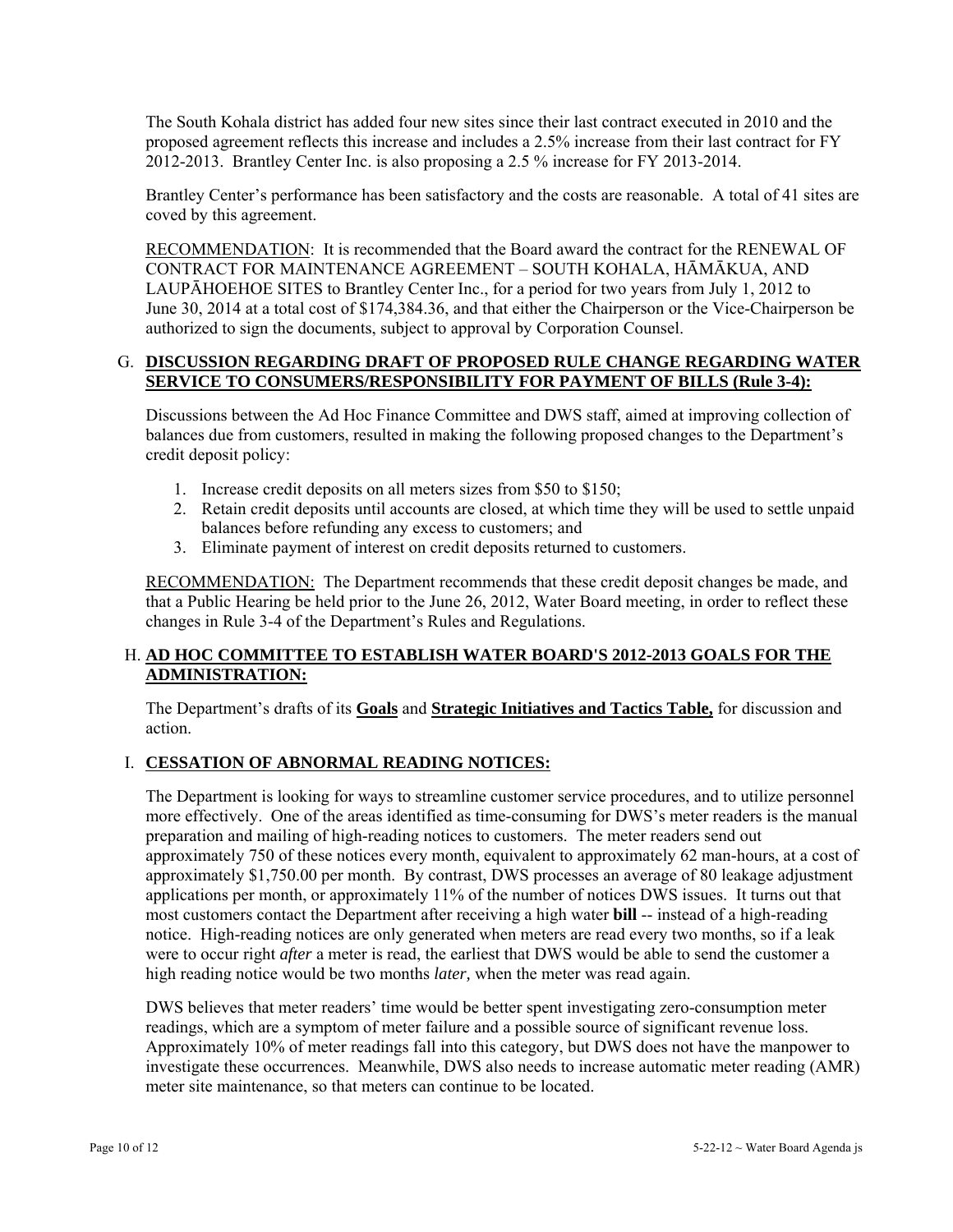Although DWS's plan is to eliminate the use of high-reading notices, the Department plans to continue notifying customers with extremely high consumption and/or obvious meter issues, by calling them directly and/or leaving a high reading tag at the property at the time the meter is read. DWS is also exploring the possibility of programming its billing system to print a special message on water bills alerting customers of unusually high consumption.

For discussion.

# J. **REPORT BY ATTENDEE(S) OF AWWA CONFERENCE IN HONOLULU:**

A report will be given by Water Board members who attended the AWWA Conference in Honolulu. (Any items of specific interest for discussion will be placed on a subsequent agenda.)

## K. **ENERGY MANAGEMENT ANALYST UPDATE:**

The Energy Management Analyst will provide an update on significant changes or noteworthy areas relating to energy use and the Department's Green Initiatives.

# L. **MONTHLY PROGRESS REPORT**:

Submission of Progress Report of Projects by the Department. Department personnel will be available to respond to questions by the Board regarding the status/progress of any project.

### M. **REVIEW OF MONTHLY FINANCIAL STATEMENTS:**

Submission of financial statements and information relating to the financial status of the Department. Department personnel will be available to respond to questions by the Board relating to the financial status of the Department.

### N. **MANAGER-CHIEF ENGINEER'S REPORT:**

The Manager-Chief Engineer will provide an update or status on the following:

- 1) Palani Road Transmission Waterline Project
- 2) Hawaiian Ocean View Estates Project
- 3) HELCO/Āhualoa update
- 4) Ke'ei D Well Emergency Repair
- 5) Kawailani Tank update
- 6) Pu'ukala/Kona Ocean View Properties Subdivision Improvement District Update
- 7) Update on Delinquencies
- 8) Timeline for completing Strategic and Business Plans
- 9) Public Information and Education Specialist Update
- 10) Recognition of Employee of the Quarter
- 11) Recognition of Service Retirements

### O. **CHAIRPERSON'S REPORT:**

Chairperson will raise issues of interest to the Board, including possibly future venues for Board meetings this year.

### P. **MANAGER-CHIEF ENGINEER RECOMMENDATION REGARDING SALARY OF PRIVATE SECRETARY:**

In a letter dated May 2, 2012, the Manager-Chief Engineer recommended the salary of the Private Secretary. The Water Board will vote on the Recommendation.